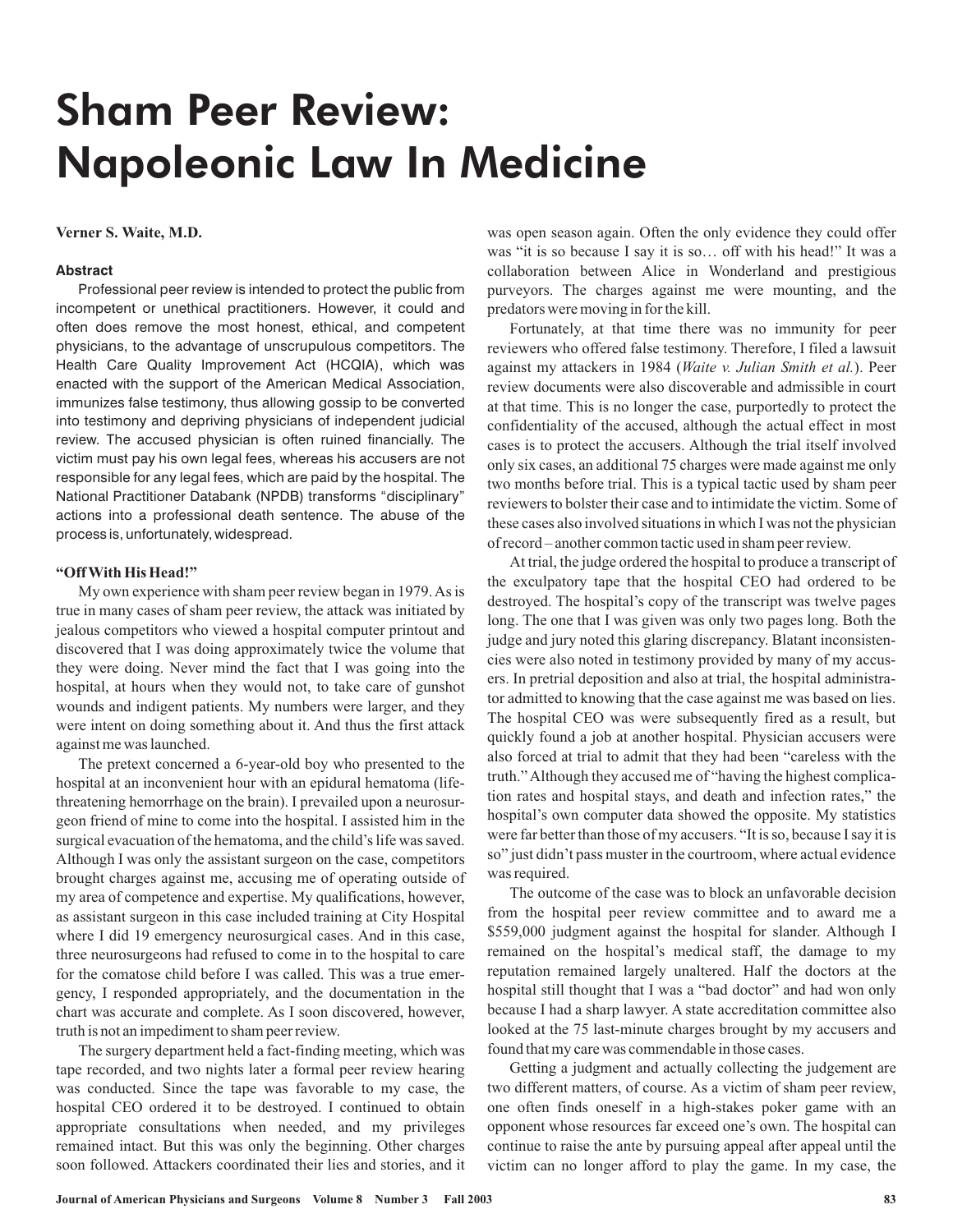hospital offered to pay the judgment and drop all appeals only if I agreed to go on courtesy staff and to resign from the hospital within one year. All things considered, and in view of the fact that they had succeeded in irreparably damaging my reputation at the hospital despite my winning the court case, I decided to take the \$559,000 and continue my practice at another hospital. No apology was ever received from the hospital, and none of the physician accusers who lied were ever punished for what they had done to me.

# **The Semmelweis Society Is Formed**

After the successful conclusion of my case and the ensuing publicity, I began receiving numerous phone calls and letters from other physicians who had been shammed. Although my attorney and I originally thought that it was just a local mob of physicians bent on killing off local competition (me), it soon became obvious that the problem of sham peer review was widespread. Seeing a need to help these other physician victims, I used a portion of the \$559,000 to found the Semmelweis Society, named for the mid-19<sup>th</sup> century Viennese physician who crusaded for sterile conditions at his hospital. The guiding principle of this Society is that peer review should be done with clean hands.

Although this Society is small, I personally have talked with more than 10,000 physicians, 2,000 face to face, between 1984 and 1997 regarding sham peer review. I have given three talks to the American College of Legal Medicine. Approximately onefourth of this latter group of physicians with law degrees became lawyers after they themselves became victims of sham peer review. I have also manned booths at the annual American College of Surgeons meetings, California Medical Association (CMA) conferences, and many local CMA meetings. One website that deals exclusively with sham peer review, that of the Center for Peer Review Justice, www.peerreview.org, has had more than 125,000 visitors since its inception.

### **The Patrick Case: Immunity and Peer Review**

Dr. Patrick was a general and vascular surgeon who joined the staff at Columbia Memorial Hospital, the only hospital in Astoria, Oregon, in 1972. The majority of the staff members at this hospital were either employees or partners of theAstoria Clinic. Dr. Patrick had declined an invitation to become a partner of the clinic, instead choosing to establish a private practice of his own. As a result, Clinic physicians consistently refused to have professional dealings with Dr. Patrick, referring patients to surgeons as far away as 50 miles rather than sending them to Dr. Patrick. Clinic physicians were also reluctant to assist Dr. Patrick in surgeries, declined to provide consultations, and refused to provide backup coverage. Meanwhile, these same physicians criticized Dr. Patrick for failing to obtain outside consultations or to provide adequate backup coverage.

In 1981, one of the Astoria Clinic surgeons requested the Executive Committee of the hospital to initiate a review of Dr. Patrick's hospital privileges. It was a sham peer review, and the committee recommended that Dr. Patrick's privileges be terminated. Pursuant to the medical staff bylaws, Dr. Patrick demanded a hearing. A five-member ad hoc committee was appointed, chaired by the same Clinic surgeon who had initiated the sham peer review. Other members of the ad hoc committee refused to testify about their own personal bias against Dr. Patrick. As is typical with most sham peer reviews, the hospital made sure that the cards were stacked heavily in their favor. Recognizing that fact, and with no hope of a fair and unbiased hearing in the hospital setting, Dr. Patrick resigned rather than risk termination of his privileges and the myriad of adverse consequences that would surely follow. He subsequently filed suit under the Sherman AntitrustAct, contending that the partners of theAstoria Clinic had initiated peer review proceedings against him to reduce competition rather than to improve patient care. He was awarded a substantial award via jury verdict, which was subsequently overturned by the Ninth Circuit Court of Appeals. The Court described the peer review action undertaken by the hospital as "shabby, unprincipled, and unprofessional." Nonetheless, immunity was granted the accusers on the basis of the "State Action" doctrine. In effect, the court apparently believed that some State agency was actually responsible for supervising the medical peer review process and, therefore, the federal government was prohibited from interfering with this "State Action." As we all know, however, sham peer review is strictly a local process and is not supervised in any fashion by any state agency.

Patrick v. Burget was subsequently appealed to the U.S. Supreme Court. The Semmelweis Society joined with AAPS in filing an amicus brief in support of Dr. Patrick. Filing briefs opposing Dr. Patrick were the American Medical Association (AMA), the American Hospital Association, and many others. The AMA brief stated "peer review recommendations… can provoke anger and have a significant adverse economic impact on the affected physician. Consequently, physicians…often vigorously challenge that action through litigation." The AMA and others **1** argued that effective peer review is essential to quality medical care and that any threat of antitrust liability would inhibit physicians from participation in peer review proceedings.

In a landmark decision, the Supreme Court overturned the decision of the Court of Appeals, stating that the state action did not insulate the anti-competitive conduct of private individuals from antitrust liability unless that conduct was "fairly attributable to the state." That meant that the state had to actively supervise the conduct and actually have the power to review and overturn peer review decisions. Accountability and court access were assured, at least temporarily.<sup>2</sup>,<sup>3</sup>

Following the Patrick case, the federal government passed the Health Care Quality Improvement Act (HCQIA) in 1986 under pressure from the medical industry, including the AMA, to give both hospitals and peer-review panels legal immunity from lawsuits. This same law created the National Practitioner Database (NPDB). HCQIAwent into effect in 1990.

#### **HCQIAand California Law: Immunity for FalseTestimony**

Although theAMAis officially opposed to the NPDB, it accepted it as a quid pro quo for immunizing peer review.<sup>4</sup> The process was explained thusly:

The AMA was determined to secure immunity. Of course, the constructive quid pro quo end result wasn't articulated in the statute.As a quid pro quo, that would have looked too weird in the language of a federal statute. But based on the hearings and my review of the reports of behind the scenes negotiations that were going on, that was what was going on. It's just another example of how as a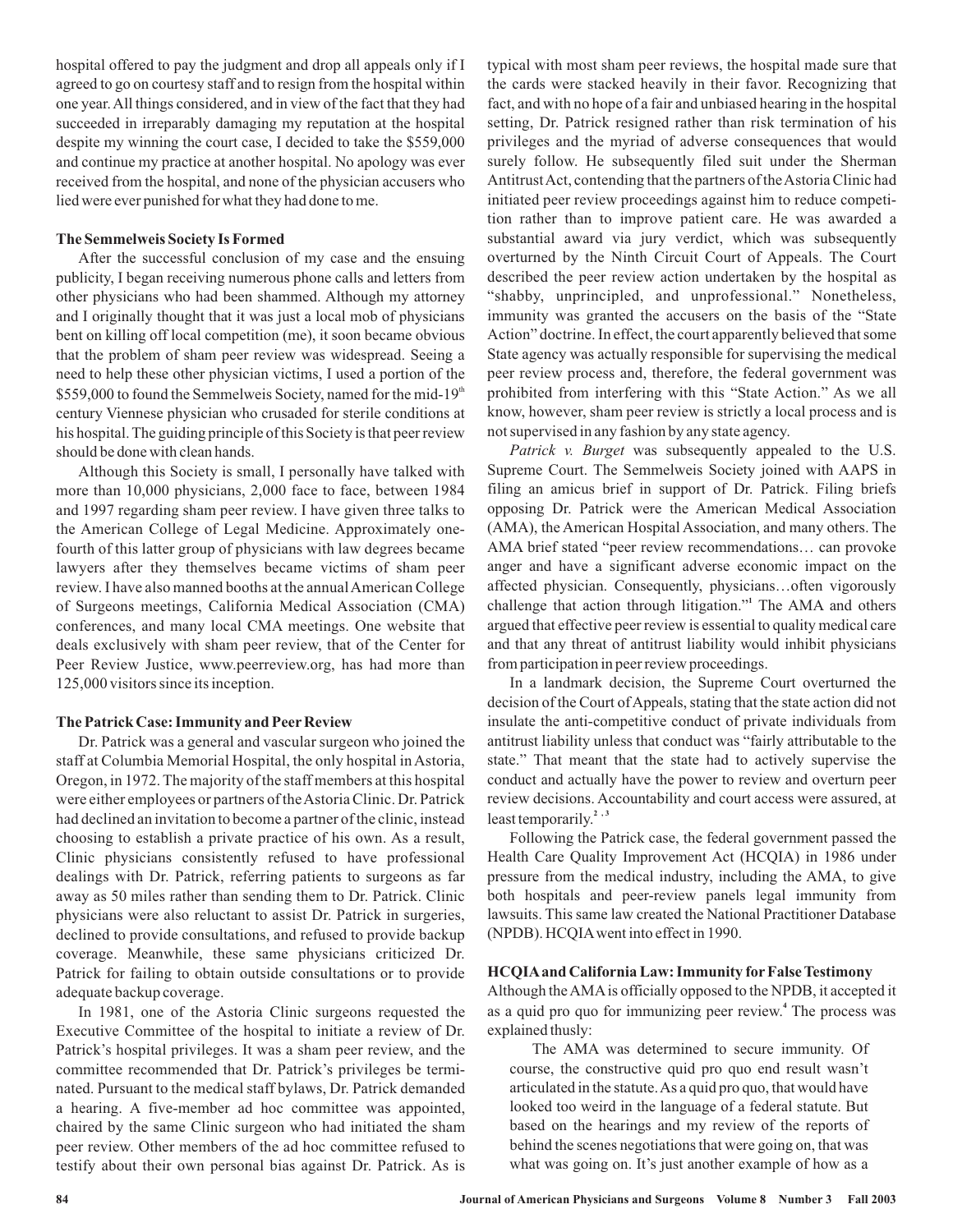result of the legislative process you end up with odd compromises that end up getting codified to try and get everyone a little piece of what they really want (sic)" (Ryzen V, personal communication, 2000).

The first antitrust case arising from medical peer review heard after the Patrick decision by the Supreme Court was *Simon J.* Pinhas, M.D. v. Midway Hospital, in 1989. A 5-4 decision upheld the antitrust judgement in favor of Dr. Pinhas. The Court noted that the alleged restraint of trade was accomplished by an alleged misuse of a congressionally regulated peer review process that constitutes the gateway to market access.<sup>5</sup> The Court found that immunity applied only if the peer review process was conducted in conformance with certain requirements including such things as adequate notice, legal representation, a right to cross-examine, and a right to a transcript of the proceedings. Despite this win in court, Dr. Pinhas had his California license revoked based on the same fraudulent charges involved in the initial peer review.

Once again, organized medicine intervened in favor of complete immunity for peer reviewers. Previously, the CMA had lobbied to have a bill passed that granted immunity to peer reviewers. As described in the LA County Medical Association's journal "With heartening speed in a moment of need, the legislature passed and Governor Brown signed legislation intended to restore absolute immunity to the quasi-judicial proceedings at hospitals and medical associations." In 1990, a critical amendment was passed in S.B. 2375, adding Section 43.8.<sup>7</sup> As a result of this new law, the accusers no longer had to act in good faith, without malice, and with reasonable belief that the information was true. Protection of the accusers was deemed to be a higher priority than protecting an innocent physician from false accusations and ruin of his career.

"Yes, it is possible that in rare instances the immunity might protect a statement made with malice, but the greater evil would be to permit the 'bad apples' to bludgeon whistle blowers with defamation actions," wrote the CMA in response to my letter to the editor. **8**

And on March 18, 1994, during a question-and-answer session, the CMA's legal advisor made it clear that those who bring false and malicious charges against colleagues have nothing to fear from the law. I posed the question: "I am Dr. Waite, a really rotten, greedy, established physician who continues to destroy enlightened competitors with peer review, knowingly using false, malicious statements. Do I have anything to fear?" The answer was no, with 1157 you can continue to do so.

In February, 2003, the CMA filed an amicus brief in the California Supreme Court in a medical credentialing case, *Hassan* v. Mercy American River Hospital. The CMA argued that the appeals court had improperly eliminated the application of immunity "in those situations where information is communicated with 'knowledge of falsity' of the information or where the information is 'patently irrelevant'." The legislature intended immunity to be absolute, "regardless of the subjective intent of the communicator," stated the CMA. The recourse for a practitioner injured by lies, in the CMA's view, is to hold the *recipients* of the information liable for relying on the false information "if they take adverse action not warranted by the state of the practitioner's current competence."<sup>7</sup>

# **What Factors Place One at Risk for Sham Peer Review?**

A large proportion of peer review cases are brought against solo practitioners or members of a small practice, particularly

those who are upsetting the local pecking order. In sham peer review, size matters. Most communities have a "spider web" of referrals and a disturbance at any point often puts the spider in attack mode while the victim remains totally oblivious to impending attack.

In other cases, it may be the hospital's desire to rid itself of a "disruptive" physician. Most hospital medical staff bylaws contain a reference to "disruptive physicians" in the section on corrective actions, and the term can be defined by the hospital administration to suit its needs. Anyone who opposes the establishment of a medical service organization or a physician hospital organization, or speaks out against managed care, or challenges changes in the medical staff bylaws can be labeled a disruptive physician.

Increasingly, economic credentialing plays a role in peer review actions. Many hospitals use computerized systems to identify which physicians are money raisers or money losers for the hospital.<sup>9</sup> The physician who treats sicker-than-average patients and thus has a longer average length of stay may be causing the hospital financial loss and thus become eligible for termination of staff privileges.

# **Summary Suspension:Weapon of Choice in Sham Peer Review**

Once a hospital decides to target a physician, various hospital committees are "encouraged" to review the victim's charts closely and to write up any "errant behavior." These secret reports may be placed in the targeted physician's personal file without his knowledge. The victim may receive complaints that seem so trivial that he does not bother to respond. His first clue that something malignant is underfoot is often a notice of summary suspension.

Summary suspension, which typically has "privileged and confidential" stamped prominently on the front page for the protection of the accusers, is intended only for rare instances in which there is imminent danger to a patient or patients. The intended effect and result of summary suspension are several: It causes the immediate interruption of the targeted physician's income at a time when he will incur significant legal expenses. It will provide immediate damage to the targeted physician's reputation in the eyes of his colleagues and patients. It provides a "shock and awe" effect that is emotionally devastating to the targeted physician, who may instantly find himself ostracized by his colleagues. No one wants to be near the fly when the spider comes for his meal.

### **TheMyth of Due Process**

Once the summary suspension process has been initiated, a committee or committees are appointed to carry out the sentence. These ad hoc committees are almost always stacked with physicians who are either employed by or contracted with the hospital. The hospital also will frequently involve the medical staff president or chief of staff in the scheme, providing him with contrived, slanted, or biased data that he does not have the time or the inclination to investigate on his own. The key factor is that the hospital administration maintains complete control of the process at all times. In order to further the process, the hospital may begin a rumor campaign, leaking allegations to the medical staff and the community at large. Charges against the targeted physician may be as vague as they are numerous. In some cases the victim may be denied access to his own hospital charts, which he needs to defend